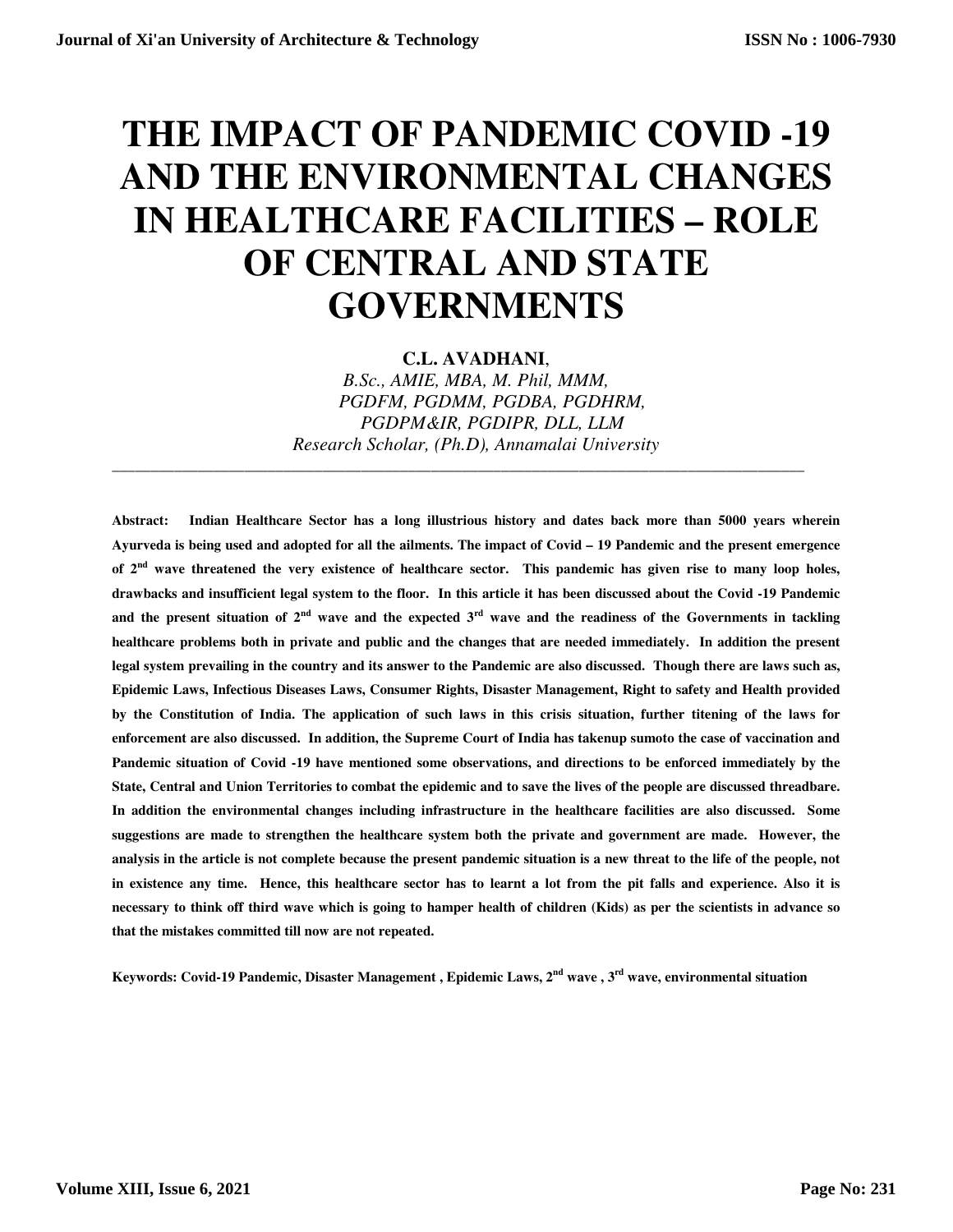#### 1. **INTRODUCTION**:

Indian healthcare sector has a long illustrious history and dates back more than 5000 years wherein Ayurveda is being used and adopted for all the ailments. Patients from different parts of the globe used to visit India in addition to other countries for the purpose of getting cured for their ailments / discomforts. Along with Ayurveda Indian Healthcare Professionals (Vaidyas) used to administer not only Ayurveda but also Siddha, Unani and Naturopathy. The system in those days is between the patient and vaidya to know more about the lifestyle of the patient such as, eating habits, living habits, environmental and geographical and religious faiths. As the days passed by these traditional healthcare procedures losing their importance wherein the allopathic drugs and procedures started overtaking this system.

The History of hospitals in Ancient India starts with traditional treatment by the professionals in the patient's home. If the patients are not having their own facility the state used to arrange places where they were lodged and treated. The Ancient Indian History reveals that in Chola period a detailed account including a description of hospital, a medical school and a hostel for the students. These inscriptions are found on the walls of the temples in Chengalpattu District. As the time progresses from that state of hospitals it has come to the present stage.

The sudden effect of pandemic Covid-19 has brought in see saw change in the healthcare system. The socalled multispecialty / super specialty healthcare facilities that are existing presently have become non functional in the present context. Hence, all the present facilities are required to modify / redesign their facilities both internal and external to suite the present demand of, maintaining physical distance eliminating physical contacts, providing safe healthy pure air, ventilation, bifurcating the visitors patients and the healthcare professionals. Redesigning means additional facilities in the emergency rooms, rooms occupied by the patients, operation theatres and equipments. Installing sanitizers, earmarking places for disposal of waste, sanitization of not only wash rooms but also corridors and other places where the movement is, arrangement of seating in the waiting halls, keeping in-mind physical distancing.

Though everybody says the present pandemic of Covid-19 is a new one but when we look back there are such pandemics like plague, yellow fever, chicken gunia and chicken fox and such other contagious diseases used to make the mankind suffer from time to time. For all these things vaccination has become the order of the day. Coming to Covid-19 Pandemic still it is in the nacent stage of research, and researchers and healthcare professionals are trying to isolate this to find out the root cause that is whether the covid-19 has spread from the animals (living or dead) or through eating of a particular non vegetarian or so. In the initial stages everybody thought this pandemic has spread from Chinese market where live species are being sold (subject to correction).

The sudden outburst of pandemic covid – 19 has brought a see saw change in healthcare system / procedures / environment, Globally with the result the present healthcare facilities are to be remodified / redesigned / relocated to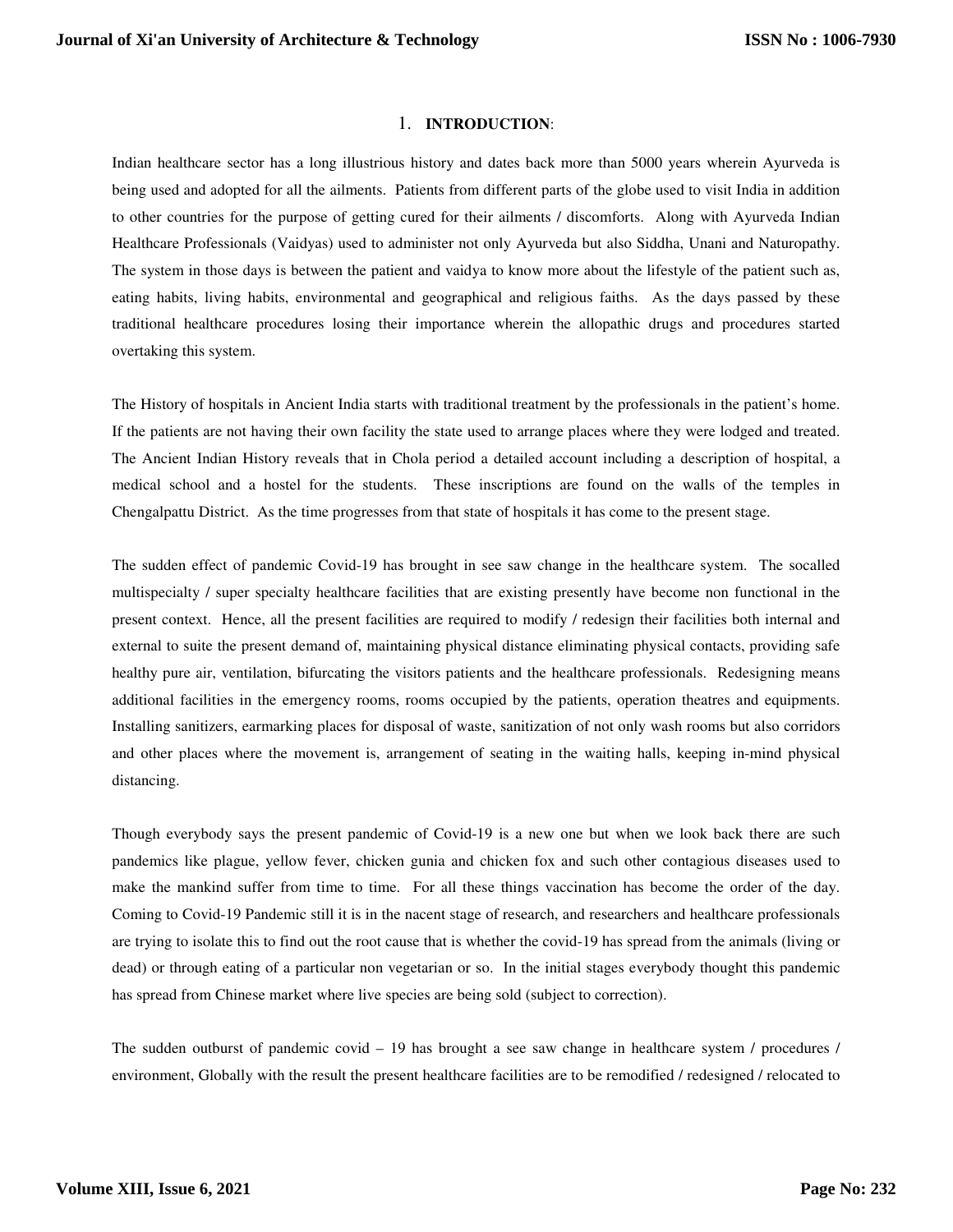suite the pandemic situation. In this regard, the healthcare professionals and the World Health Organization have come to a conclusion that few aspects are necessarily to be followed to contain the pandemic. They are,

- 1) Maintaining Physical Distance from person to person whether they are effected with pandemic or not by a minimum of 3 to 5 feet distance.
- 2) Isolation of persons identified as positive (effected with Covid-19) from the rest of the people
- 3) Arrangement of healthcare Isolation Centers within the hospitals and also in other places with necessary beds, infrastructure, equipment and caretakers
- 4) Due to the  $2<sup>nd</sup>$  wave of Covid-19 Pandemic that has exploded like a volcano throughout the globe without in a slightest warning, the present system of isolation centers have to be remodified and redesigned to meet the challenges
- 5) The 2<sup>nd</sup> wave of Pandemic has not only changed its character from bad to the worst, the people affected are getting breathlessness with insufficient oxygen in-take and at times this becoming so severe many a people are losing their lives.
- 6) With this all the Governments and the Healthcare providers have to make immediate arrangements for the supply of medical oxygen to the patients who are becoming breathless.
- 7) This sudden increase of utility of oxygen is so high, the authorities are unable to meet the demand. Hence, major steel and metal industries where industrial oxygen is used, is being converted into medical oxygen to meet the demand.
- 8) In this regard, the Central Government has to revamp their EXIM policy to import Cryogenic tankers, oxygen cylinders, oxygen concentrates and the ancillary equipment on war footing.

# As Winston Chruchle  $(10^{th}$  May, 1941) said,

#### *We shape our buildings and afterwards our buildings shape us.*

Healthcare facilities includes a wide range of facilities, from a small and relatively simple healthcare clinic to a large complex and costly super specialty / multispecialty facilities. The design and construction of any healthcare facility is governed by rules and regulations and technical requirements in accordance with the laws that are existing in that particular country. The designer of the healthcare facility should be kept in mind regarding patient safety, functional safety, risk assessment and Management, Surgical Centers, Birth Centers, Blood Banks Clinics And Medical Offices, Dialysis Centers, Urgent Care Units Trauma Centers, etc., in addition the architectures and engineers have to follow certain rules and regulations contained in,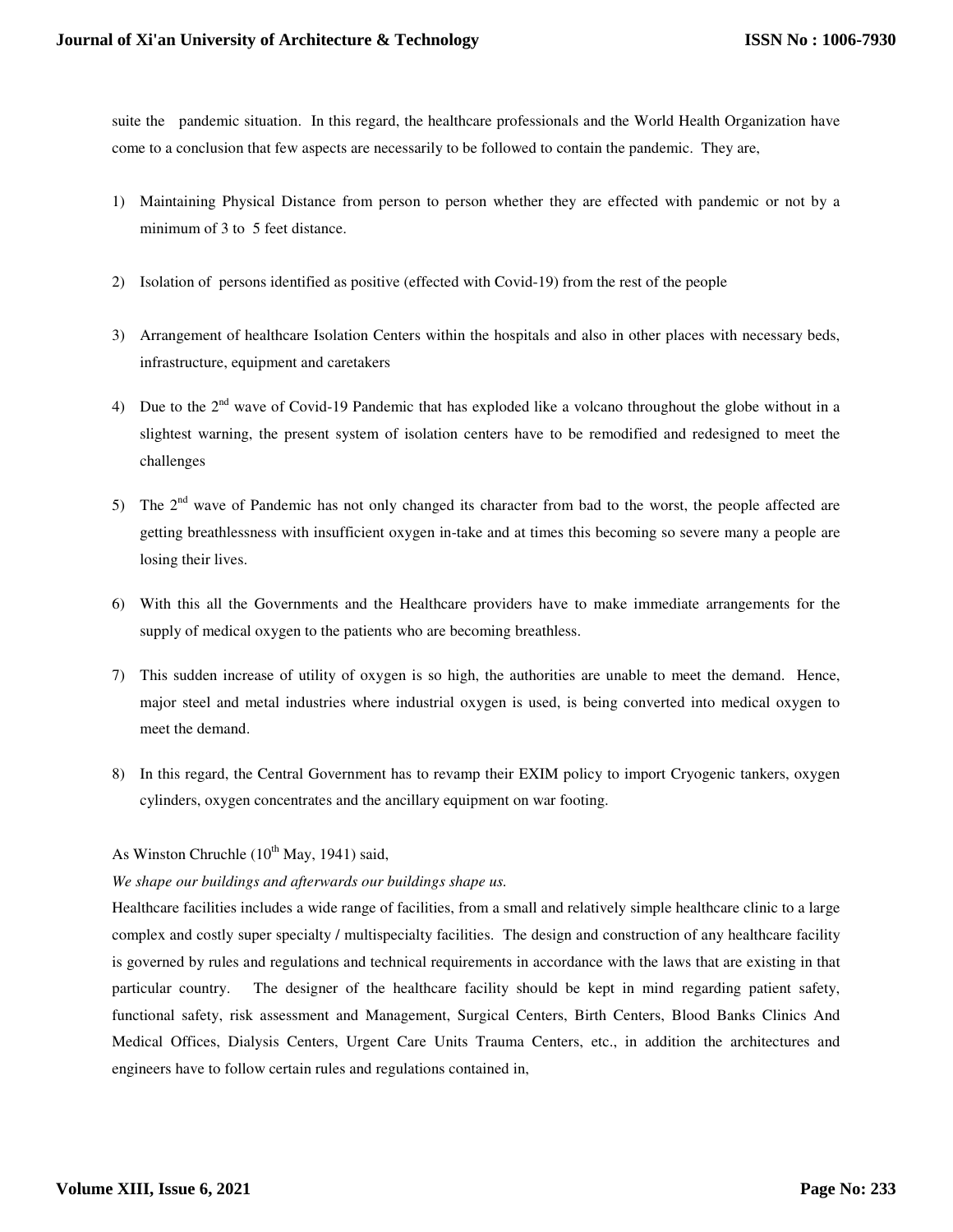- 1. The Clinical Establishments (Registrations And Regulations) Act, 2010 enacted by the central government to provide, for registration and regulation of all Clinical Establishments in the country with a view to prescribe the minimum standards of facilities and services to be provided by the facilities .
- 2. Design of healthcare facility with NABH compliant: NABH Standards for hospitals comprises a set of three books – NABH standards, guide book and Annexure. The Standards provide a framework for quality assurance and quality improvement for healthcare facilities. The standards emphasizes on patient safety and quality of healthcare. The Ten chapters and standards reflect two significant aspects of healthcare delivery, i.e., Patient Centered Functions (Chapter 1 to 5) and Healthcare Organization Centered Functions (Chapters 6 to 10). The role of NABH is to ensure a minimum level of quality of healthcare design that includes not just infrastructure, but also operations means how the providers will operate the facility.
- 3. In the case of Joint Commission International Accreditation (JCI) one has to refer to, the FGI guidelines for design and construction of healthcare facility is the design standard employed by healthcare planners, designers and healthcare providers. On the other hand NABH does not refer to any particular document but requires the compliance with the laws of land only.
- 4. Indian Healthcare Facility Guidelines: While designing the architectures and Engineers to keep in mind the guidelines given in the Indian Healthcare Facility Guidelines and should adhere with them

# **II. COMMON POINTS TO BE KEPT IN MIND IRRESPECTIVE OF EVERY FACILITY**:

Each healthcare facility have their own unique architectural design in line, as per their requirements, but the most common design aspects are,

- 1. Exterior design
- 2. Interior design
- 3. Entrance design

These three design aspects are essential for any modern healthcare facility in terms of accessibility to the patients and visitors and for better healing outcomes

#### **III. INDIAN HEALTHCARE FACILITY GUIDELINES**:

Healthcare facilitators and architectures should keep in mind in designing a facility

- 1. Establish the minimum acceptable standards
- 2. Maintain public confidence in the facilities which comply with those guidelines
- 3. Provide a basis for the approval and licensing of healthcare facilities
- 4. Provide guidance to designers on the specific needs of healthcare facilities
- 5. Consider the well being, safety, privacy and dignity of patients, staff and visitors,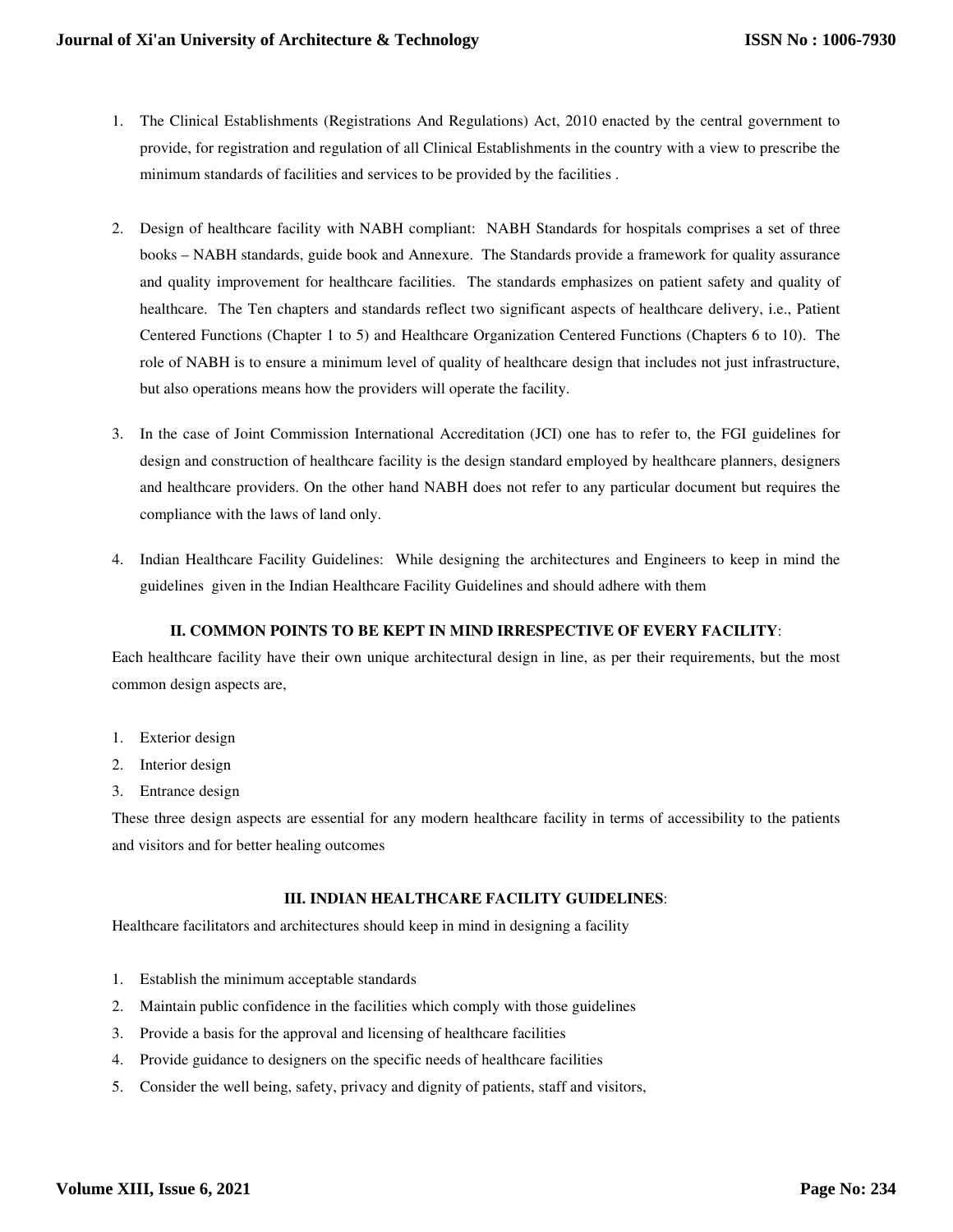6. Eliminate design features that result in unacceptable practices

# **10 ELEMENTS OF PERFECT HOSPITAL DESIGN**:

According to David Staczek having 26 years of experience on healthcare facilities designing there are 10 Elements that are to be kept in mind while designing an healthcare facility.

- 1. *Architecture and Campus Design*: This is pertaining to the layout of the hospital wherein, how the buildings are to be located and approach roads and entries to the buildings with sign boards giving directions for the movement of vehicles and persons. In addition lighting and materiality for the main entry to the hospital, parking areas, medical office building for the patients and their families to wait, and such other facilities for the patients and families who are coming at night or in the odd hours.
- 2. *Welcoming design aesthetic*: Any good hospital design should reflect both the region and the visual and cultural ethos of the healthcare facility. These includes valet parking, lobbies, public spaces and wash rooms etc., with comforts. In addition check in services, art and sound to create an atmosphere of welcoming, aesthetic and providing positive distractions on arrival.
- 3. **Drop-of and Parking**: When you enter the healthcare facility one should feel that you have been taken care of by eliminating all worries of arrival, drop –of and parking. Free valet services that reduces stress of finding a space to accommodate the vehicles.
- 4. **Internal Designing**: The architecture while designing healthcare facility should keep in mind regarding healthcare planning, interior design, environmental graphics that are harmoniously blended. The architecture should keep in mind the patient's journey from the Main entrance and who passes through interiors such as bold colours or visually distinct changes at elevator banks etc.,
- 5. **A better waiting area**: The architecture should keep in mind regarding check in desks / help desk and waiting areas with visual identities to help patients navigate the waiting room / hall with one of the most stressful part of a visit to an healthcare facility and it is the duty of the architecture to make it an amazing place to be provided with windows for day light decorated with art and beautiful pictures, comfortable furniture to promote ways of reducing stress to the patient and their families.
- 6. **Pleasant clinical environment**: Well designed space will benefit the patients and the staff. In addition to the waiting areas and lobbies, clinical areas need much attention. This includes imaging suits, procedure rooms, blood banks with natural day light environment will give more comfort to the patient and the healthcare professionals, because these are the critical areas in creating a calming and healing environment.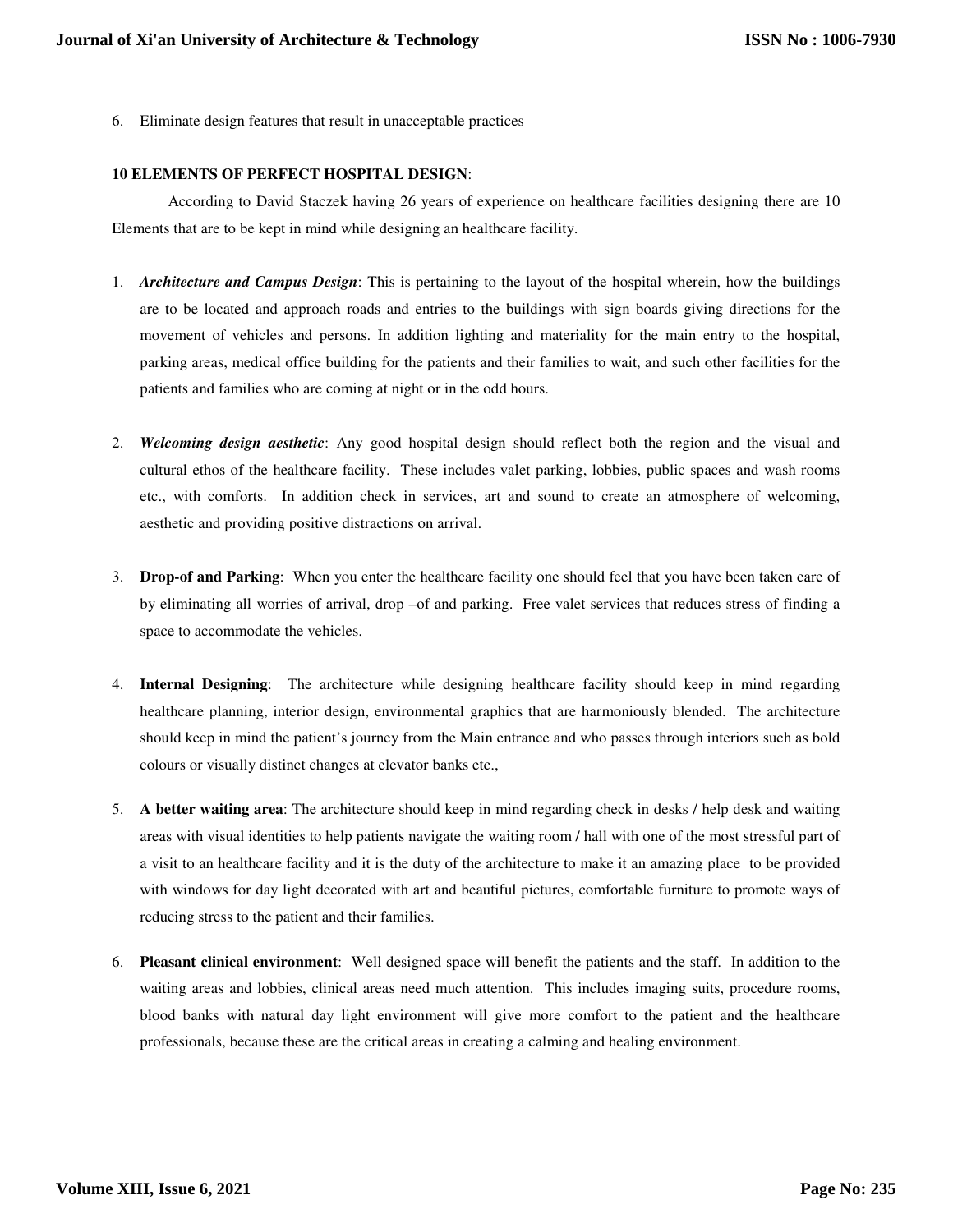- 7. **On stage / off stage environments** (The Disney effect): It is not uncommon now a days that many healthcare institutions / healthcare facilities take cues from Disney's on stage / off stage concept where impeccable service appears to happen seamlessly. When designing and healthcare facility it is not just about separating experience areas from service areas but designing a circulation and planning diagram which allows the separation of goods and services from patients and their families both vertically and horizontally.
- 8. **Healthy Building Healthy Occupants**: Healthcare facility should give an healing environment inside the facility as such designing the facility with red-litters, free material, providing clean and filtered air and offering access to outside experiences with operable windows / terraces where immune systems are not compromised are some of the strategies in building with healthy environments. Also, the architecture should keep in mind mission critical facilities and need to remain open and accessible after events like wild fires tornatos and earthquakes with net zero regilient structure
- 9. **Personalization and choice**: Personalization and choice goes a long way in creating a comfortable experience and helps the patients and their families have better visit. One should keep in mind that the customarized environment should reflect in room colours lighting, semi private or private rooms for infusion or dialysis etc., Also, the patients should have a choice in selecting such rooms of their choice.
- 10. **Dignified Discharge**: The most important aspect in healthcare facility is the discharge of the patient as somebody said "*it is easy to get thousand patients but very difficult to discharge a fully satisfied one patient.*", because when a patient is discharged he should be given a good environment i.e., comfortable and private discharge root that does not go through the main hospital doors.

An architecture / designer while designing an healthcare facility especially after pandemic of covid 19 should pay attention to the above patient centered 10 points to create healthy environment for the population within the healthcare facility. These 10 points are only barest minimum and there may be additions and subtractions to the healthcare facility according to the use and applicability.

# **Designing of Physical Distancing in the healthcare facilities in addition balancing safety and human connections**:

This aspect mainly depends upon in understanding public health, human behaviour and the availability of required space. Maintaining of this Physical distance is entirely different from compared to other social movements and healthcare facilities. The advent of Covid -19 Pandemic has become a challenge from Healthcare Stand point because it is a novel virus and it may contract from person to person through Air, through Physical contact etc. Many people are not having that much biological immunity to protect themselves against this pandemic transmission. Due to Physical Distancing occupancy will fall heavily because requirement of space is more between patient to patient and also healthcare professionals movement. Hence, relocation / redesigning of the existing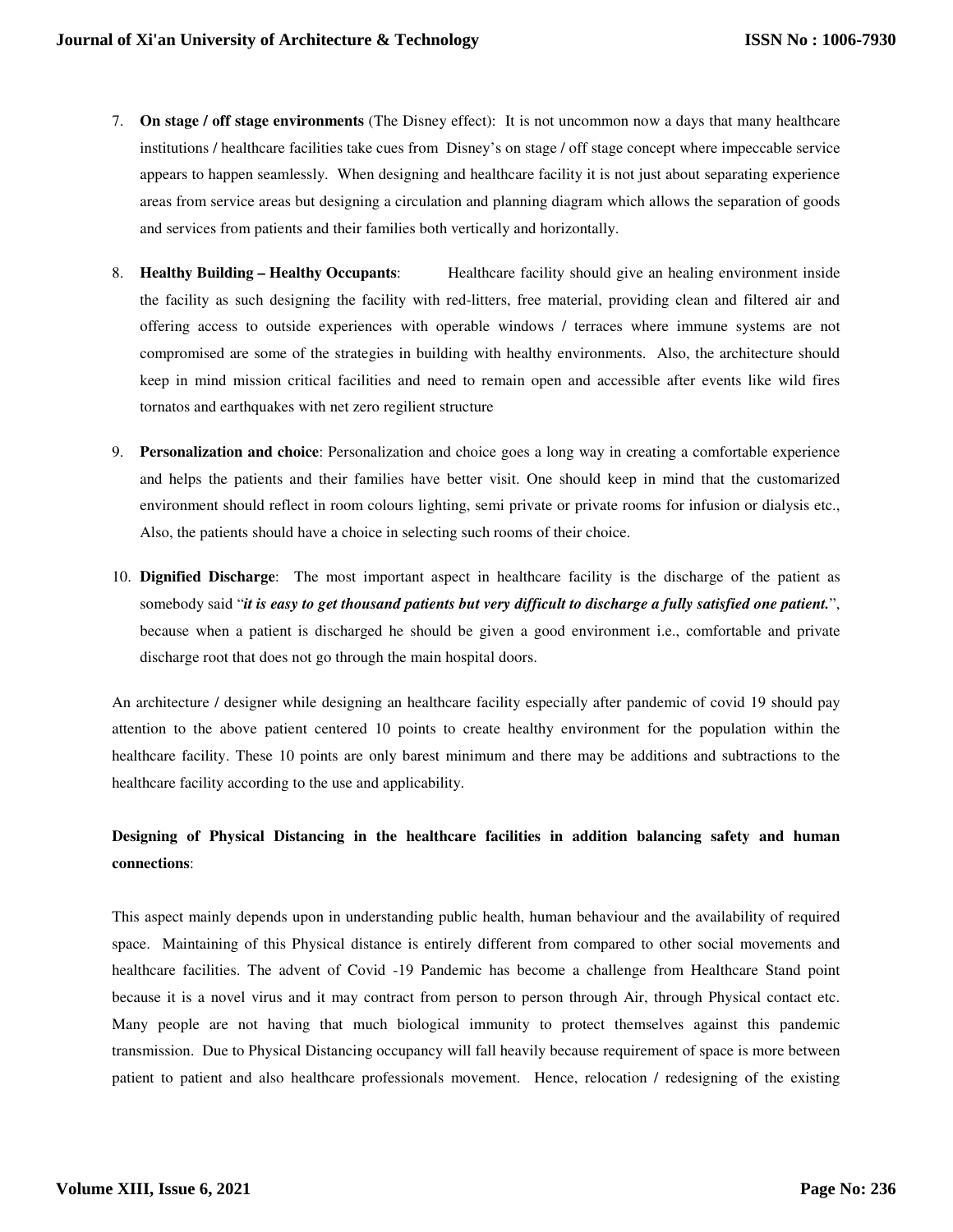healthcare facilities has become a difficult task because a designer has to balance occupancy returns on the amounts spent without disturbing the prime object of maintaining physical distancing.

Covid – 19 Pandemic has brought a standstill to all the sectors globally has given rise to everybody to fight the impact. One has to take the following considerations to combat present and future pandemic situations in healthcare,

- 1) Designing for health
- 2) Designing for wellbeing
- 3) Designing for sustainability
- 4) Designing for Flexibility
- 5) Automation Touch me not
- 6) Security and Sanitation hand-in-hand
- 7) Hybrid live / work spaces for all
- 8) E Commerce and home delivery

# **Can the Indian legal framework deal with covid-19 Pandemic especially in the emergence of 2nd wave and expected 3rd wave**:

Globally to contain and control the Covid-19 Pandemic multiple methods are being addressed. Such as Contact Tracing and Testing, Physical – Isolation, quarantine having mask for nose and mouth, avoiding handshake, using sanitizers are some of the methods adopted universally. However, these methods / restrictions have bearing on, the autonomy, liberty and dignity of an individual guaranteed by Indian Constitution. However, these intrusions are legitimized by laws, for the state to be able to act in the interest of the population at large.

Out of all the Acts, the Epidemic Disease Act 1897 is being used to contain Covid-19 Pandemic. However, this law is as old as colonial rule in India needs major changes and provide guidelines to the States to prevent and mitigate epidemics. Under Indian Constitution Public Health and Sanitation are the responsibilities of the state and local governments vide., the Union Government Manages port quarantine, interstate migration and quarantine. Only about 8 states and union territories in India have legislation on public health, like the Tamil Nadu Public Health Act, 1939 etc. In addition to this Act the Government of India is using various measures to contain Covid-19 Pandemic by invoking its powers under the Disaster Management Act, 2005 to enhance the preparedness and containment of Covid-19 in healthcare facilities throughout the country. In March this year the Ministry of Health, advised states to invoke the provisions of Sec. 2 of the Epidemic Disease Act, 1897, whenever it is necessary.

India being a signatory to the International Health Regulations, 2005 (IHR), the country needs to establish an appropriate public health response to international spread of diseases and is being done through the integrated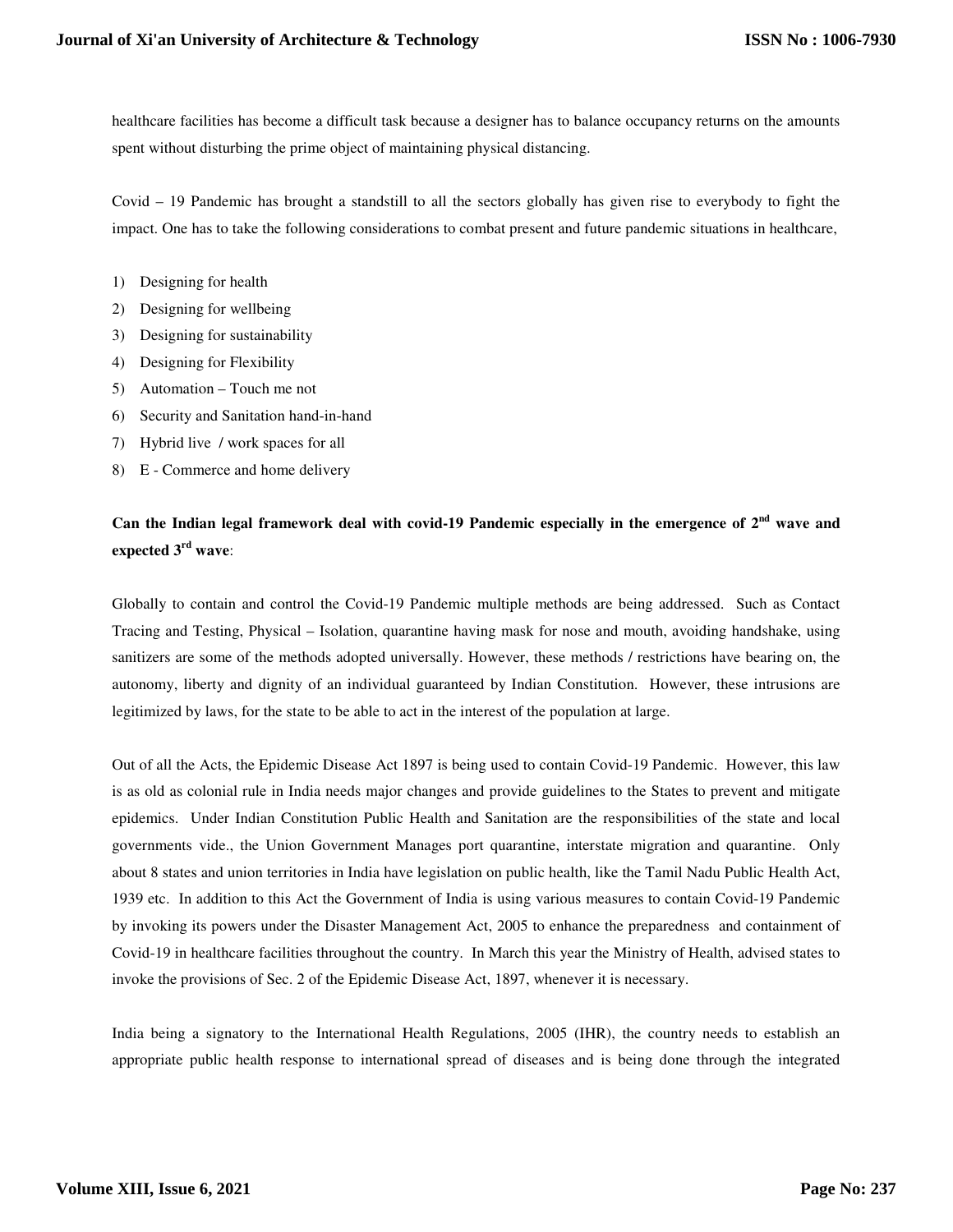disease survivalance program (IDSP). The Epidemic Disease Act consists of four section with vide powers to the Government. However, there are some lacunas which prevents the Governments (State) in taking drastic steps.

#### **IV. THE POWER OF STATES DURING PANDEMIC**:

By invoking their powers under the law the states are enable to undertake non pharmaceutical interventions to minimize the epidemic spread in the absence of Medicines / medical interventions to treat the disease. The NPIs include closing of educational institutions, Malls, Schools, Gyms and advising the public on physical distancing, home isolation and quarantine.

Some regulatory provisions provides extensive power to government officers such as Bihar Epidemic Diseases Covid-19 regulations 2020, Uttar Pradesh Epidemic Diseases Covid-19 regulations 2020, Delhi Epidemic Diseases Covid-19 regulations, 2020; authorizes the concerned officers of the respective governments to admit and isolate a person in certain situations.

The officers are also given powers to adopt this regulations forcibly and also powers of survivlance of individuals and private premises. The District Authorities are empowered to impose lockdowns, restraining free speech by not allowing any person to publish information regarding Covid-19 without prior permission of the Government to prevent the spread of fake news. However, it is not uncommon to notice that sometimes these noble functions of protection of the public are being misused or excessively used.

The Officers are also empowered to arrest persons spreading fake news on the pandemic, gathering in large numbers without maintaining physical distance, arresting persons not following home quarantine and sharing publicly the list of suspected patients. However, using excessive power without any transparency has shown a negative impact on the community participation because, forced into unhygienic quarantines and issues in accessing essential services is deepening between the people and the state. The present pandemic has given powers to the States and Union Territories, to put restriction on movement of the people, free speech, religion, profession and privacy and these restrictions are legal as they are necessary and proportionate to a legitimate aim.

## **V. REGULATIONS Vs. RIGHT TO PRIVACY**:

The Indian Constitution guarantees right to privacy to any person that includes personal autonomy, liberty and dignity. However, the Right is subject to reasonable restrictions in furtherance of Public Interest. In the Puttaswamy Judgment the Apex Court laid down certain tests for limiting the discretion of the state on the fundamental right to privacy.

- (a) The action must be sanctioned by law
- (b) The proposed action must be necessary for a legitimate cause / aim
- (c) The extent of such interference must be proportionate to the need for such interference
- (d) There must be procedural guarantees against abuse of such interference.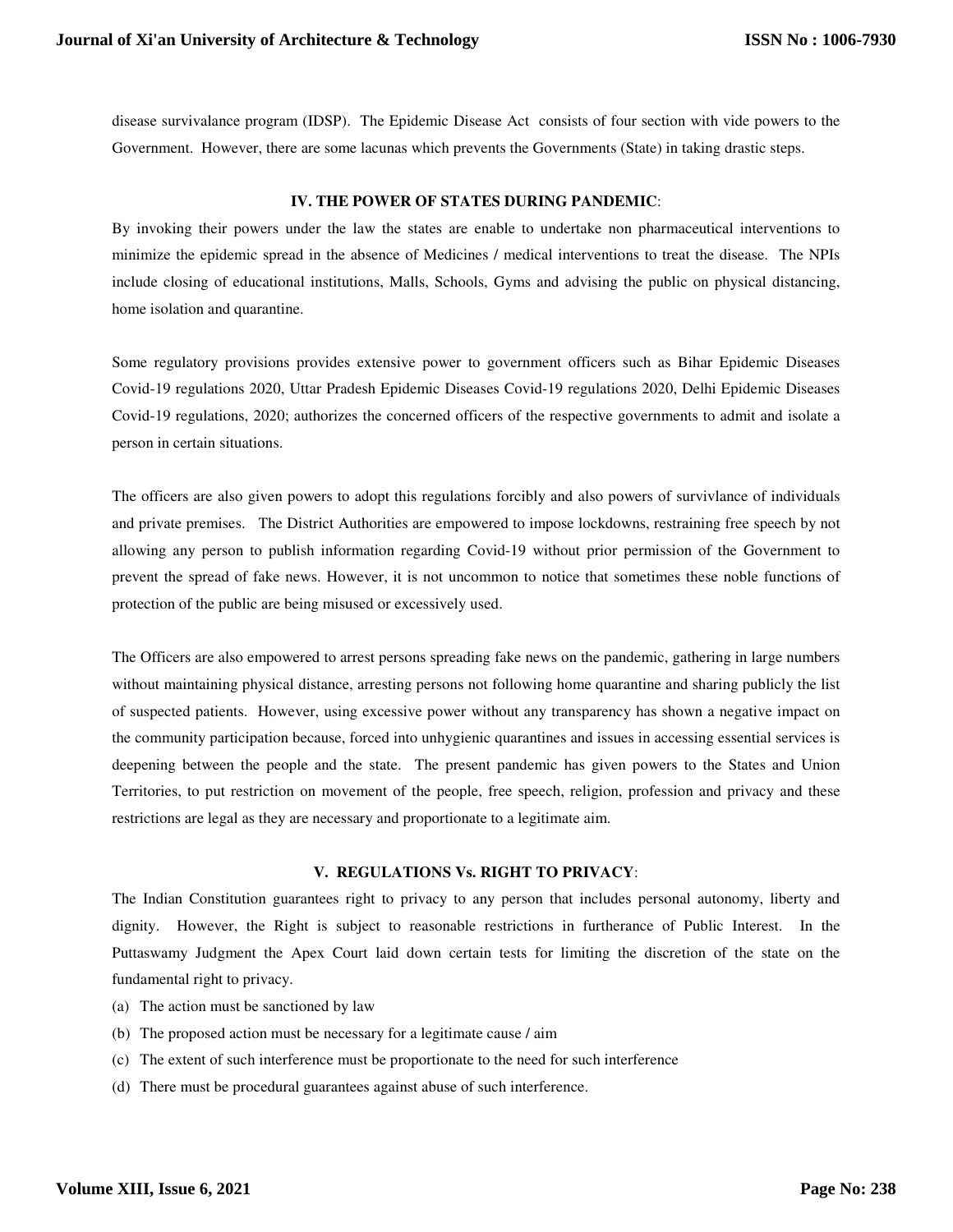As far as the epidemic disease is concerned its function is to spread the dangers of epidemic disease.

#### **COVID-19 PANDEMIC – CENTRAL GOVERNMENTS RULING ON EXIM POLICY**

- (i) The Government of India in April, 2021 allowed import of Medical devices for three months with mandatory declarations, immediately after custom clearance and before sale of such products in the domestic markets.
- (ii) Due to the Covid-19 ongoing Pandemic the Government of India has allowed import of medical devices like Nebulizer, Cryogenic Tankers, Oxygen Concentrators, Oxygen Cannister, Oxygen Cylinders, Oxygen Generators and ventilators.

According to Piyush Goyal, Minister for Food and Consumer Affairs,

"*Government under the leadership of Prime Minister Narendra Modiji permits imports of Medical devices for making mandatory declarations under legal metrology rules, 2011 after custom clearance and before sale.*"

The Ministry in its  $28^{th}$  April, 2021 order said due to prevailing pandemic situation of Covid -19  $2^{nd}$  wave a steep demand for medical devices in this critical conditions on an urgent basis in view of the emergent help concerns to meet the demand of the medical devices, "*hereby permits the imports of medical devices to import the …….. medical devices for three months from the date of this advisory ………..*"

This move comes amid a crippling shortage of supply of oxygen in the wake of raising Covid-19 cases  $(2<sup>nd</sup> wave)$ and dearth of oxygen supply. The Government has also allowed import of oxygen concentrators for personal use through post, courier or e-commerce portals under the gift category. The exemption of oxygen concentrators is allowed only for a short period till July  $31<sup>st</sup> 2021$ .

An oxygen concentrator is an healthcare device that concentrates oxygen from ambient air and capture and filter the air, unlike oxygen cylinders which can only store fixed amount of oxygen.

Supreme Court of India asks Central Government whether the government intends to frame any Uniform National Policy on admission guidelines to healthcare facilities in this pandemic situation:

As the Apex Court and many a state High Courts received number of complaints regarding admission and treatment in private healthcare facilities and exuberant charges levied by private facilities that are not proportionate to the procedures / interventions and treatments to the Covid patients and collecting the bills before declaring the status of the patient. The Apex Court bench consisting of Justice DY Chandra Chud, Justice L. Nageswara Rao, and Justice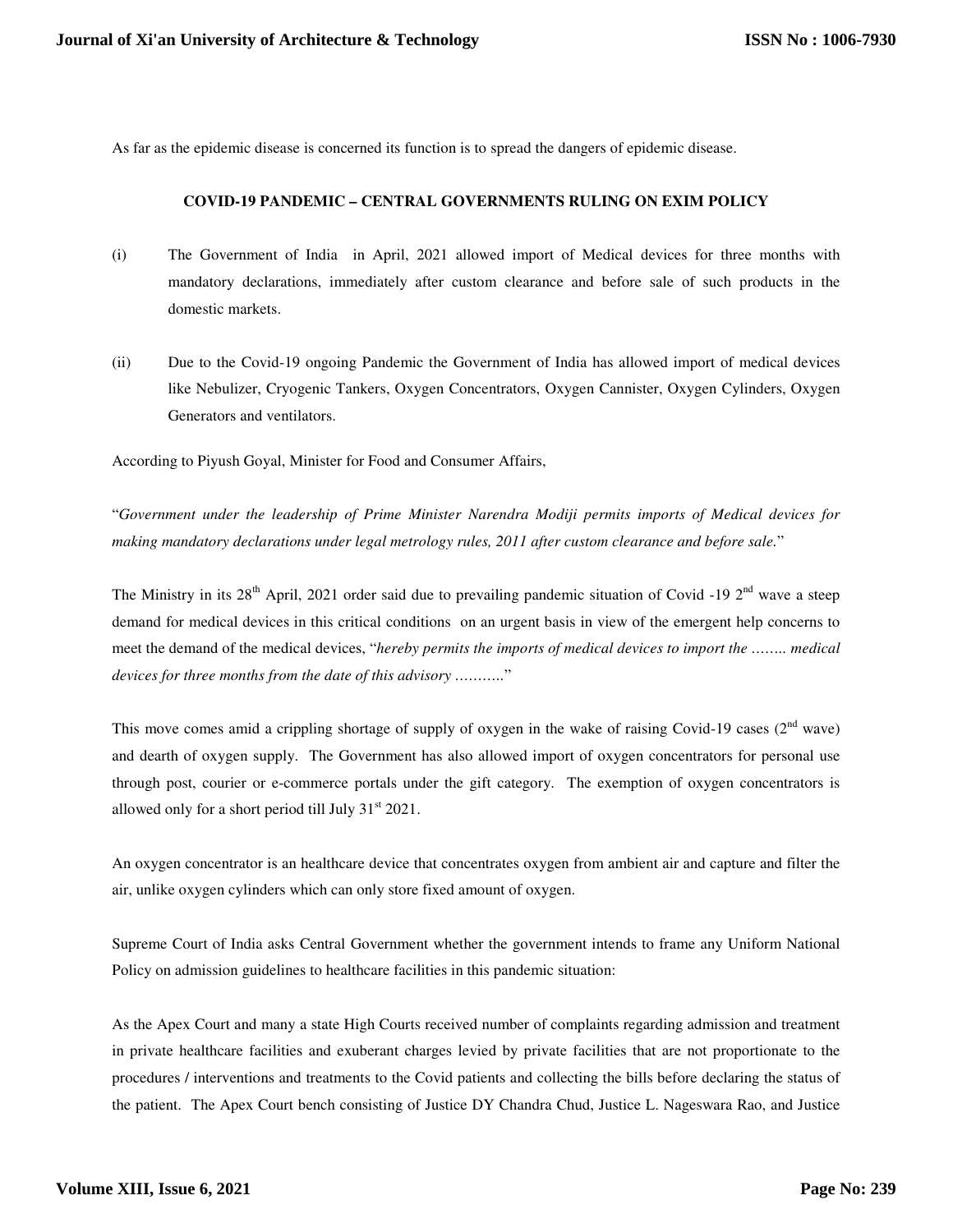Ravindra Bhatt want to know in addition to the policy the time frame of the policy and if already a policy is framed whether the Central Government taken into confidence all the Stake holders and consented them such as, the Medical Feternity of States and Union Territories. While addressing the Bench, Senior Advocate, Siddhardh Dave, said

*"Some hospitals insist on Cowin app registration for hospital admission …. In Delhi, you need the SDM's sign in order to be admitted in a hospital. Your Lordships held that the right to medical facilities is a fundamental right and it cannot be denied by this duracracy"* the advocate argued.

Another Advocate by name Yatin Oza, had pointed out that two patients had died outside a hospital in Gujarat as they were not admitted on account of arriving in a private vehicle and not the 108 ambulance service.

Another Advocate by name Sachin Patil, pointed that 30% of the test reports are wrong, and even though the patients had all the symptoms of the Covid, just because the report is negative they are not getting admitted for assistance in healthcare facilities.

At this juncture, the Hon'ble Bench indicated to solicitor General Mr. Tushar Mehta that the 108 ambulance may take 24 to 36 hrs to arrive and the Bench posed to him the difficulty of a patient with insufficient resources in arranging the ambulance service.

"*That admission to hospitals in Gujarat is possible only the patient arrives in the 108 ambulance is true only in*  part,. There was only one facility which was insisting on this. This was found to be arbitrary and irrational and *now the facilities license has been withdrawn*" the SG told the Bench.

In this regard, the Bench also indicated to the Center that many Covid treatment facilities are demanding a positive Covid-19 report before admission and said, the issue of report as a procedural formality is causing difficulty because the test results are taking time and the patients are receiving them very late. The Court also pointed out that existing RT-PCR tests are failing to pick up on the new variants and strains of the Covid virus. The Bench also pointed out that many persons affected with Covid -19 Pandemic are compelled to travel to other states in search of a Covid bed, the bench enquired from the Central Government if it has ensured that such individuals are not denied hospital treatment in such other state / U.T. on the ground they are not residents of that State / U.T.

#### For this S.G., mentioned that,

"*It is personally my stand and also that of the Government that Citizens cannot be denied medical help only because they cannot produce proof of residency in that District or State. It is right of the Citizen to get treatment wherever it is found and this right is not resident – specific. I assure your lordships that rules will be made in this behalf.*"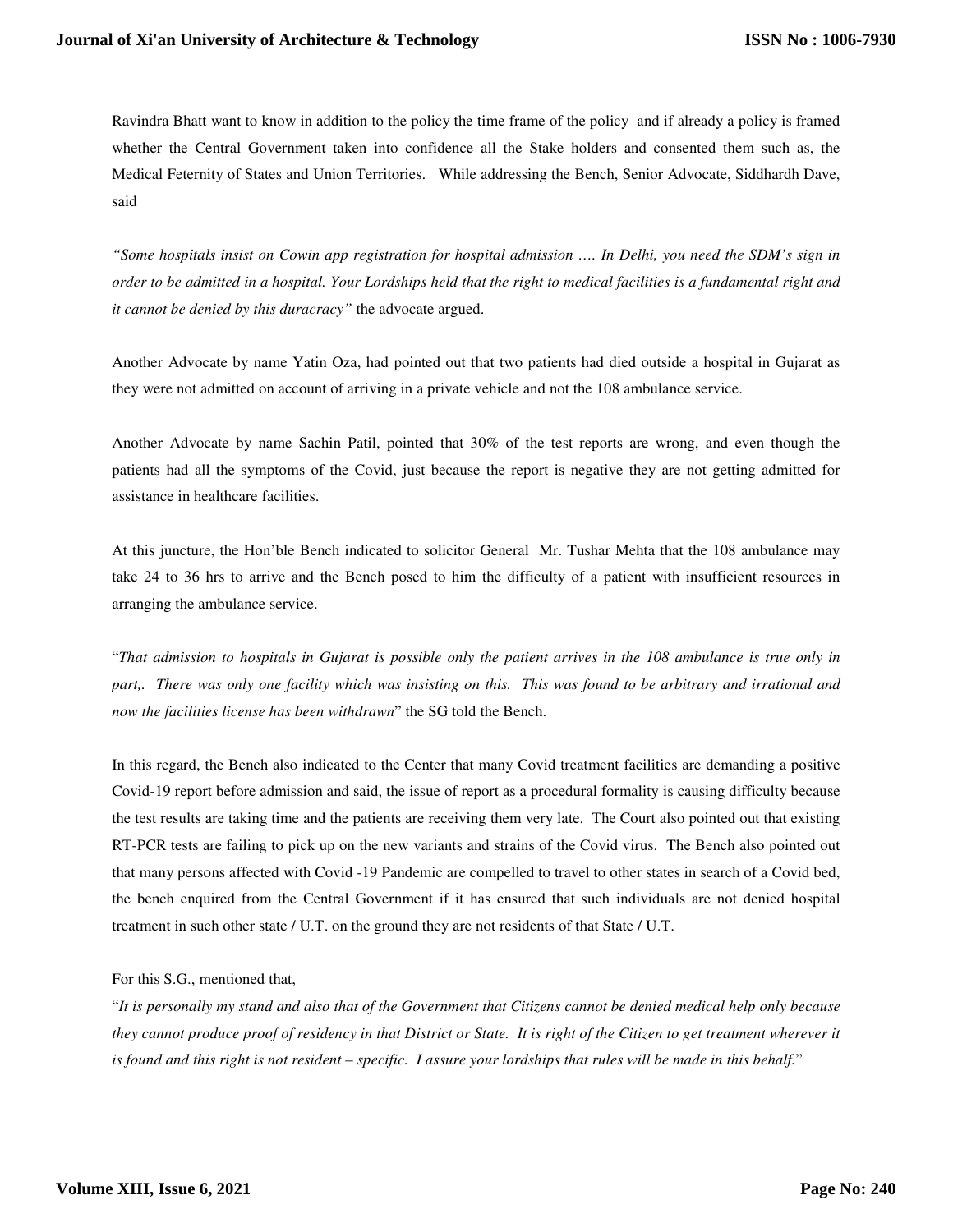The Hon'ble Supreme Court Bench put the question to SG many Covid treatment centers / healthcare facilities earmarked by the respective Governments in all the states and union territories demanding to deposit heavy amounts before admission is granted.

#### "*How are you monitoring this practice so that the needy citizens are not turned away?*"

At this juncture the Hon'ble Bench of Apex Court suggested that a helpline may be put into practice to assist the citizens when they confronted with such situation at the time of admission. The Hon'ble Bench also remarked how the center is regulating the price structure for Covid patients throughout the country. They also pointed out whether fee structure is regulated by the Central Government or left to the discretion of the Union Territories. The Hon'ble Bench also remarked that due to heavy influx of Covid Patients at every healthcare Centre how the centers are managing the other non covid patients, so that they will not suffer for want of healthcare. The Hon'ble Bench also enquired through SG how the Central Government is getting information about Covid treatment centers in every District of the Country and the availability of Covid beds and oxygen beds, quarantine centers and how many are vacant at District Level and How this information is reaching the needy.

Failure of Governance by the Central, State and Union Territory Governments in containing the Pandemic:

Due to the 1<sup>st</sup> lockdown advanced by all the states throughout the country affected the entire country due to Lakhs and Lakhs of migration workers walking hundreds of miles spreading Covid-19 Pandemic and the inhuman lockdown at various places, the political game of blaming each other (Center to State to Center) are all the causes of misgovernance or failure of governance. When the situation becomes peak and difficult to control then only the Governments will think of human sufferings and immediate reliefs. However, inspite of all these things we failed to understand the monumental failure of the Governance at every stage is nothing but a pity.

The Governments are well aware that handling of this type of Pandemic is not easy and is an herculean task and bound to be mistakes; but the governments should analyse the situation and look out the pit falls so that they can be rectified and make a good governance. Many a researchers who did research on this grave situation have pointed out that there are atleast five instances that must haunt any ruler left with an iota of conscious.

- 1) The Government began without any preparation or advance notice to the public a long and inhuman lockdown. On the face of it the lockdown appears to be good everybody started appreciating. At the same time the life of the daily wage earners that forms majority of the society has become a nightmare.
- 2) If the lockdown in March, 2020 was a knee jerk reaction, it was supported by a weak legal instrument. Though many people argue that there was no alternative except to invoke the Epidemic Diseases Act and Disaster Management Act, 15 months down the line, there is still no discussion of a more relevant and more human legal framework that will make the Government to handle the epidemics without harassing the public.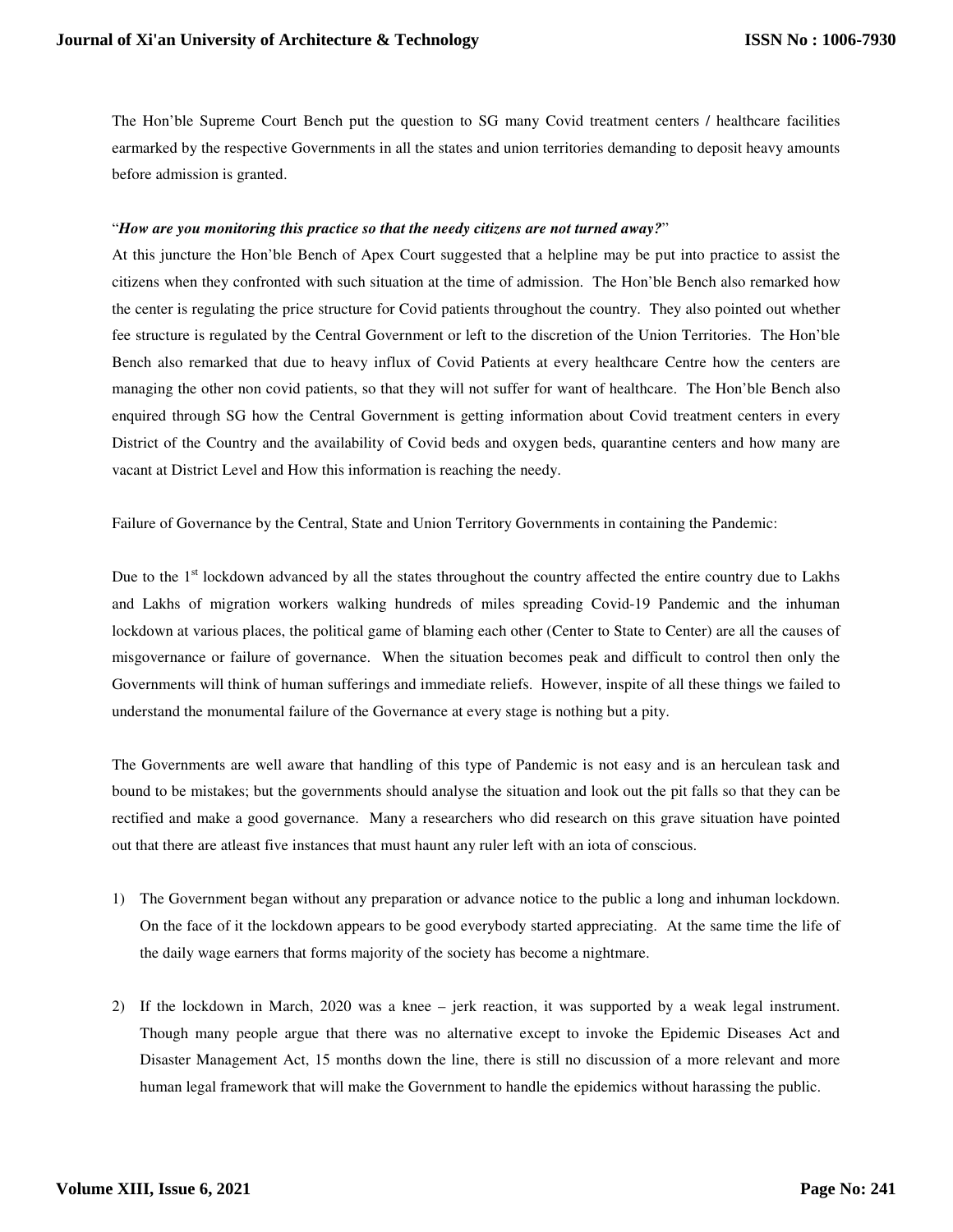- 3) The provisions in the pre-budget and budgetary provisions for economic safety, relief and protection have been far too inadequate and much less no section of the society is pleased. The main failure is this budgetary provisions aid much later, too inadequate and finally unnecessarily Centralized. Added to that there is no clarity by the Central Government about the source of funds / funding and modality of utilization by various Government Agencies. This act of harshness of lockdown and Centre Policy of handling pandemic situation has given rise to many doubts. The primary lesson learnt is that Governance is so called good only when its delivery and its authority or displayed democratically.
- 4) The Government is well aware that vaccination of the entire population is only method to handle and contain the pandemic crises, our Government waited too long to bring out the National Vaccine policy. There is a lot of discussion prior to announcement regarding which vaccine, to whom and when; Nobody knows the details of vaccine diplomacy and the results thereon but our experience shows that it is vaccine chaos. Coupled with a complex multilayered policy (per dose Rs. 150/- for Central Government; 450 for State Governments and 1200 for private parties). This caused the government policy of *free – vaccine – to – all* and the very real scenario of vaccine to the middle class, is a myth.
- 5) Finally, after 15 months, what is the government preparedness in terms of health infrastructure? Many states have taken recourse to temporary Jumbo Facilities which do not even serve the current purpose. Publicity that Railway Coaches and some AC busses are turned into Covid Centers may be good to certain extent, but are not health infrastructure. There should be a collective policy, imagination, determination to improve healthcare infrastructure for the citizens; added to this the second wave that emerged recently is much more fearsome because the earlier temporary infrastructure that were operated were closed down and such infrastructure is not suitable for second wave Pandemic.
- 6) Covid 19 pandemic  $2<sup>nd</sup>$  wave has created a situation wherein the requirement of medical oxygen has gone multifold. Since there is no preparedness either by the private healthcare sector or the Government healthcare sector or the governments (State, Centre and U.T.) the present supply chain of medical oxygen has no answer. This shows lack of Governance on the part of all the stake holders in arranging medical oxygen to save the people from death.  $2<sup>nd</sup>$  wave of Covid -19 has created a panic regarding oxygen because the level of oxygen in the patients is falling so rapidly and unless the patient is put on oxygen the survival of the patient is remote.

The approach of any Government in handling the such type of Pandemic (Covid-19) where resources are required is not a problem. The huge resources flowed into the PM Cares fund is not being used properly and the public are not aware how much money is in the fund, who spends and handles the fund and who decides on its use and for what use it is put to. Though the Central Government's announcement of Atma Nirbhar has not yielded good results except benefiting few pockets of the society.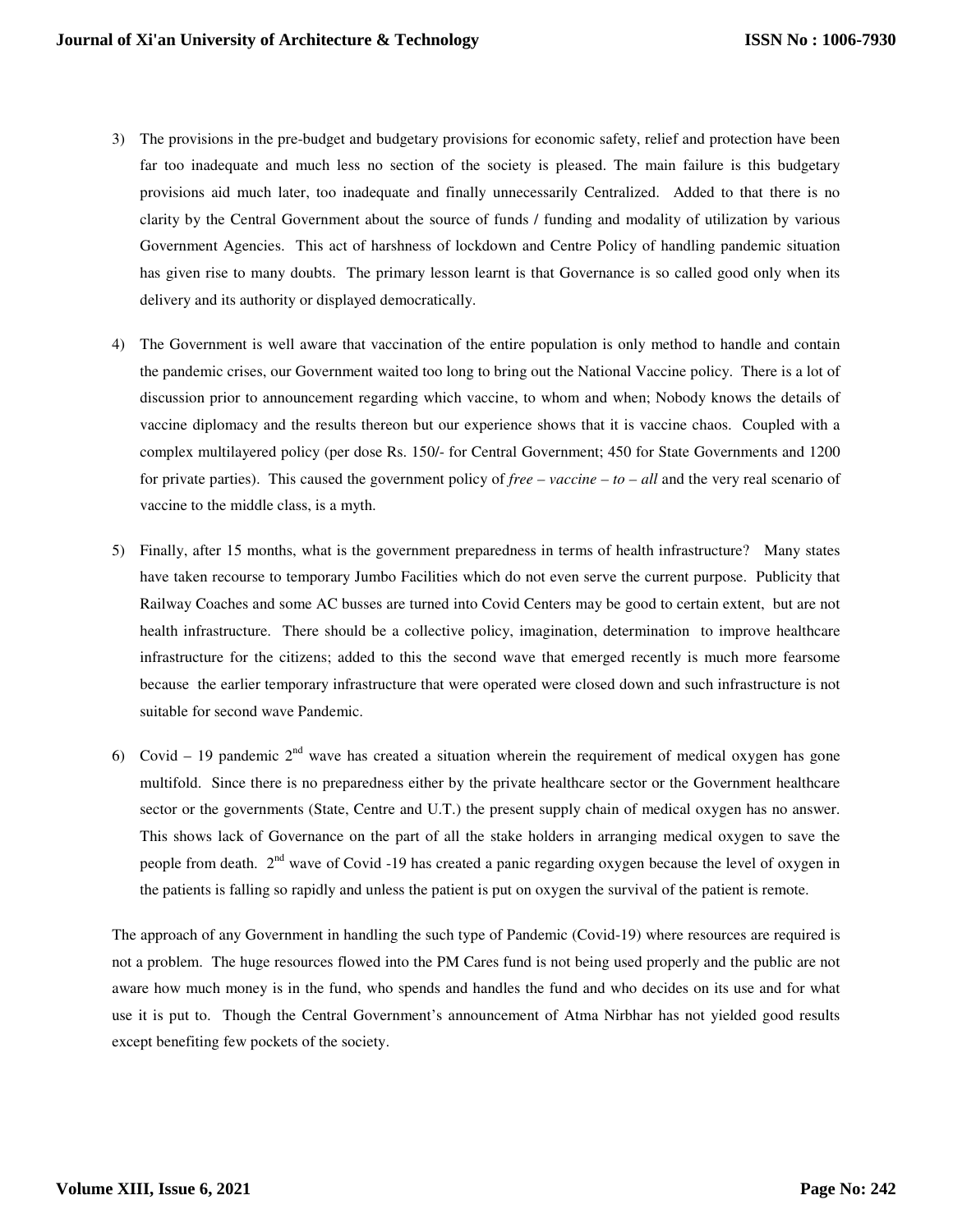The last resort of mis-governance is only to penalize the public and the political opponents. It is trying time for the Central and State Governments to take stock of the situation and prepare shorter and long term policies in healthcare.

According to one survey India will need 5 Lakh ICU beds, 3.5 Lakhs healthcare staff and healthcare professionals (PTI April  $29<sup>th</sup> 2021$ )

However, the reality being India is having only  $75000 - 90000$  ICU beds and all are already occupied - when the  $2<sup>nd</sup>$ wave of the pandemic has not even reached its peak yet, the research says, India is reporting about 3.5 Lakh Cases a day and some experts expect the number may go to 5 Lakhs. According to the doctors who are treating the Covid Patients, just admitting a patient in a Covid ICU and giving him some oxygen is not going to save, when the oxygen drops they need proning and somebody has to monitor blood gauges all this done by nurses and Junior Doctors.

1. The Supreme Court, in its order passed recently, criticized Liberalized Vaccination Policy of vaccination by private hospitals.

"The present system of allowing only digital registration and booking of appointment on CoWIN, coupled with the current scarcity of vaccines, will ultimately ensure that initially all vaccines, whether free or paid, are first availed by the economically privileged sections of the society.", the bench headed by Justice DY Chandrachud said in the order.

2. 'Digital Divide Will Have Serious Implications On Right To Equality & Health': Supreme Court On CoWIN Portal

"A vaccination policy exclusively relying on a digital portal for vaccinating a significant population of this country between the ages of 18-44 years would be unable to meet its target of universal immunization owing to such a digital divide. It is the marginalized sections of the society who would bear the brunt of this accessibility barrier",

said the Bench comprising Justices DY Chandrachud, L. Nageswara Rao and S. Ravindra Bhat in its 31<sup>st</sup> May order.

3. Constitution Doesn't Envisage Courts To Be Silent Spectators When Executive Policies Infringe Citizens' Rights : SC In COVID Vaccine Case

"Our Constitution does not envisage courts to be silent spectators when constitutional rights of citizens are infringed by executive policies", a bench comprising Justices DY Chandrachud, L Nageswara Rao and S Ravindra Bhat observed in the suo moto case In Re Distribution of Essential Services and Supplies During Pandemic.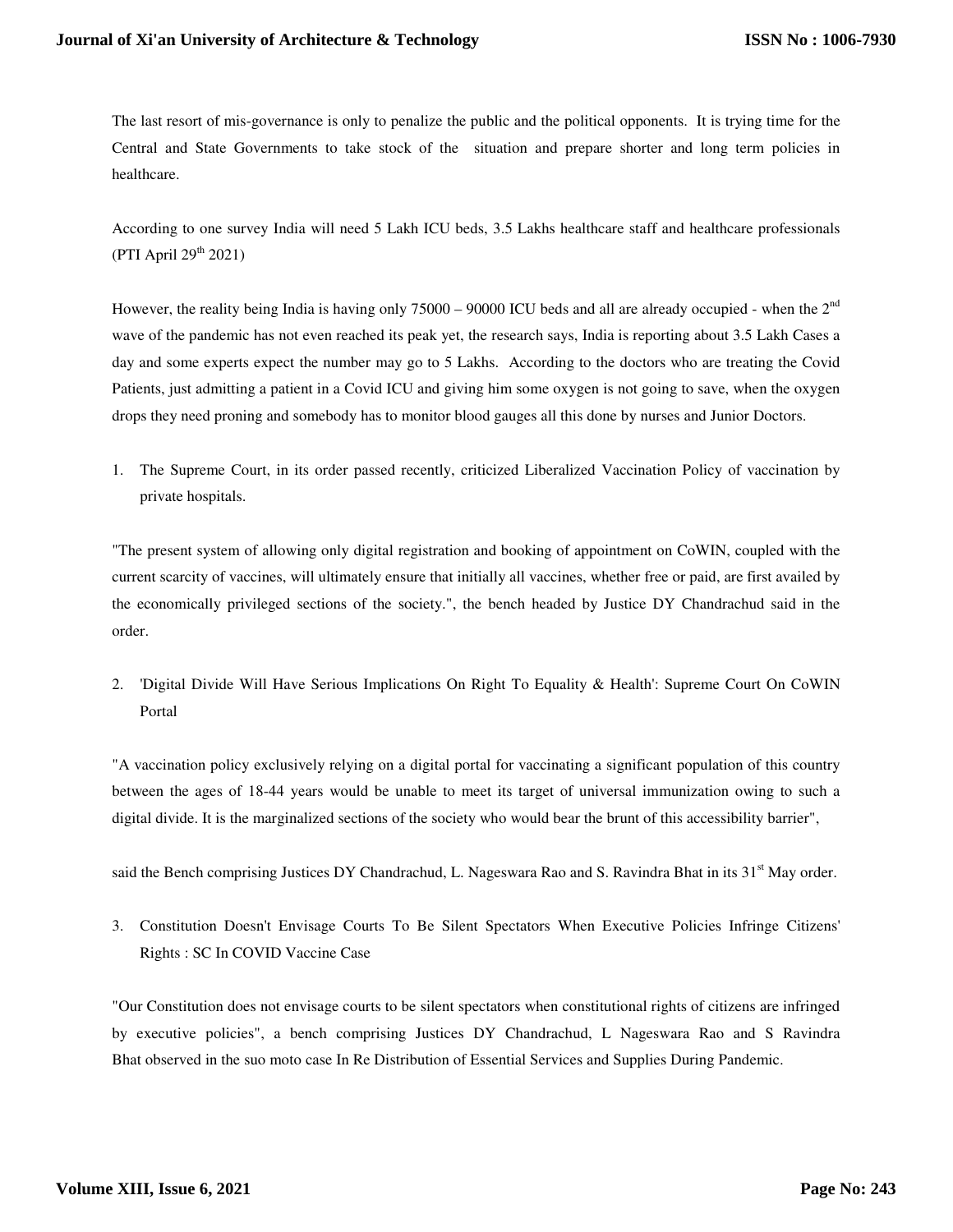"Judicial review and soliciting constitutional justification for policies formulated by the executive is an essential function, which the courts are entrusted to perform",

 "Courts have often reiterated the expertise of the executive in managing a public health crisis, but have also warned against arbitrary and irrational policies being excused in the garb of the "wide latitude" to the executive that is necessitated to battle a pandemic", the order observed.

In grappling with the second wave of the pandemic, this Court does not intend to second-guess the wisdom of the executive when it chooses between two competing and efficacious policy measures. However, it continues to exercise jurisdiction to determine if the chosen policy measure conforms to the standards of reasonableness, militates against manifest arbitrariness and protects the right to life of all persons", it said.

4. How Rs 35000 Crores Budget Allocation Spent For Vaccines?Why Can't It Be Used To Vaccinate 18-44 Years Group? SC Asks Centre

The Union Budget for Financial Year 2021-2022 had earmarked Rs35000 crores for procuring vaccines. In light of the Liberalized Vaccination Policy, the Central Government is directed to clarify how these funds have been spent so far and why they cannot be utilized for vaccinating persons aged 18-44 years", the Court observed.

This significant observation was made by a bench comprising Justices DY Chandrachud, L Nageswara Rao and S Ravindra Bhat in the suo moto case In Re Essential Distribution of Essential Supplies and Services During Pandemic

"If the Central Government"s unique monopolistic buyer position is the only reason for it receiving vaccines at a much lower rate from manufacturers, it is important for us to examine the rationality of the existing Liberalized Vaccination Policy against Article 14 of the Constitution, since it could place severe burdens, particularly on States/UTs suffering from financial distress", the Court further observed.

"...it is reiterated that the Union of India should consider utilizing its position as the monopolistic buyer in the market and pass down the benefit to all persons. Even if the States/UTs were to fund the higher-priced vaccines, a burden they were not discharging before the Liberalized Vaccination Policy was introduced and potentially may not have planned in advance for, these funds are expended at the behest of the public exchequer. The Centre and States/UTs, both operate in the service of the Indian population, and raise and disburse funds in their name. The additional funds expended on procuring vaccines against a deadly pandemic are necessary expenditure for any State/UT Government which has battled the public health emergency for over 15 months now".

5. Centre's Policy Of Paid Vaccination For 18-44 Years Prima Facie Arbitrary & Irrational: Supreme Court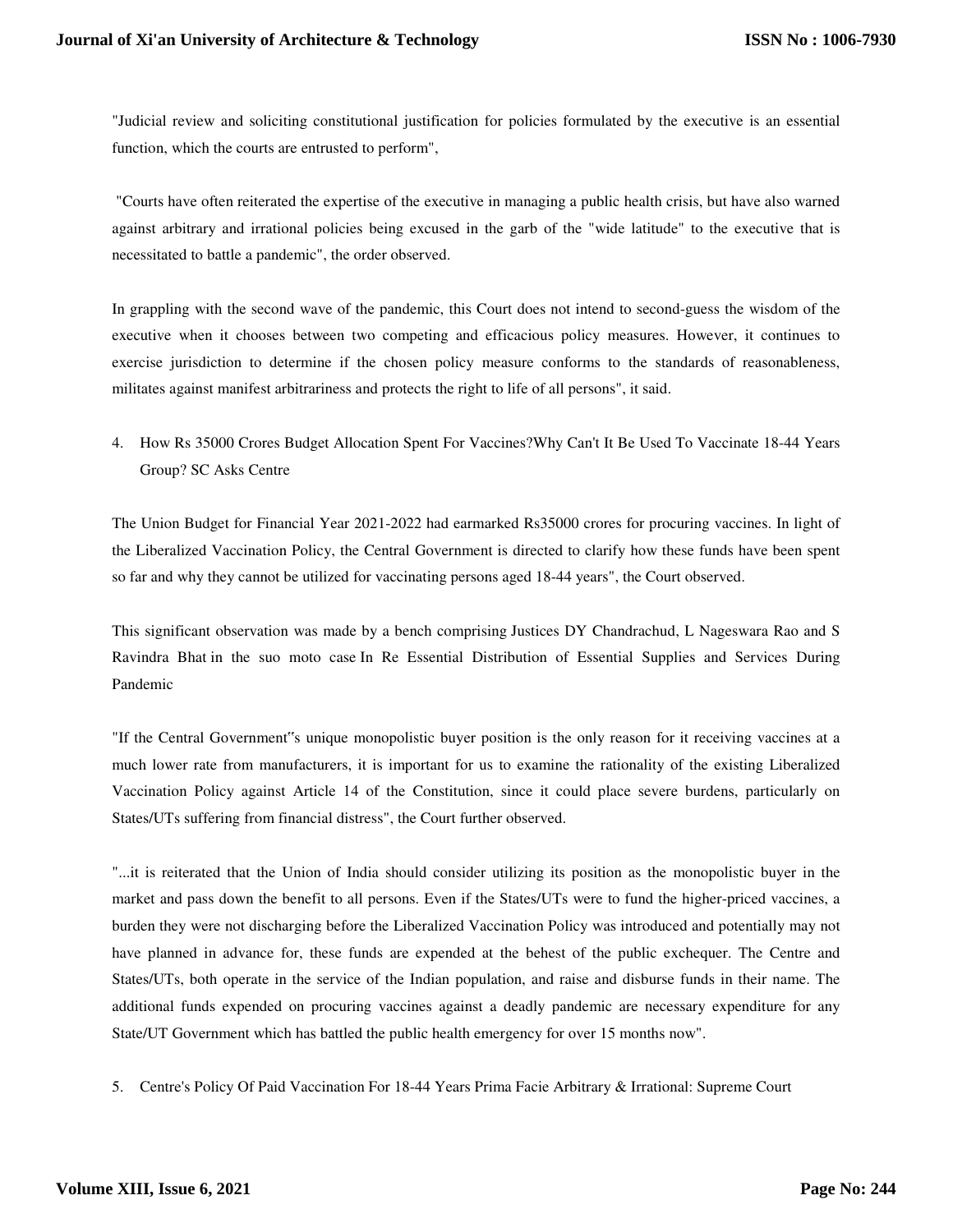"Due to the changing nature of the pandemic, we are now faced with a situation where the18-44 age group also needs to be vaccinated, although priority may be retained between different age groups on a scientific basis. Hence, due to the importance of vaccinating individuals in the 18-44 age group, the policy of the Central Government for conducting free vaccination themselves for groups under the first 2 phases, and replacing it with paid vaccination by the State/UT Governments and private hospitals for the persons between 18-44 years is, prima facie, arbitrary and irrational", the Court observed.

6. Furnish Complete Data On Vaccine Purchase History; Produce All Documents & File Notings On Vaccination Policy: Supreme Court To Centre

The Supreme Court has directed the Union Government to produce all relevant documents and file-notings which reflected its thinking in the vaccination policy.

The Court ordered that the data should clarify:

- (a) the dates of all procurement orders placed by the Central government for all 3 vaccines;
- (b) the quantity of vaccines ordered as on each date; and
- (c) the projected date of supply.

The Court also asked the Centre to provide an outline for how and when the Central Government seeks to vaccinate the remaining population in phases 1, 2 and 3.

# **VI. FOLLOWING ARE SOME OF THE SUPREME COURT ORDERS**

- 1) During the Supreme Court hearing on Covid 19 situation Justice DY Chandra Chud said, "If Citizens are voicing concerns and grievances on social media there cannot be any clampdown on them, and said, clampdown on Covid -19 information will be treated as contempt of Court (PTI)"
- 2) "If Citizens are Voicing concerns and grievances on social media, there cannot be any clampdown on them" according to DY Chandra Chud.
- 3) In the words of Justice Chandra Chud "I am flagging an issue of grave concern. If Citizens communicate their grievances on social media or news, there is no reason to presume that is not correct. Hence, there cannot be a clampdown on information"
- 4) Justice DY Chandra Chud also directed that "a strong message go across to all states that we will consider it a contempt of this court if any citizen is harassed for making a plea on social media or media for making a plea for oxygen or beds etc.,"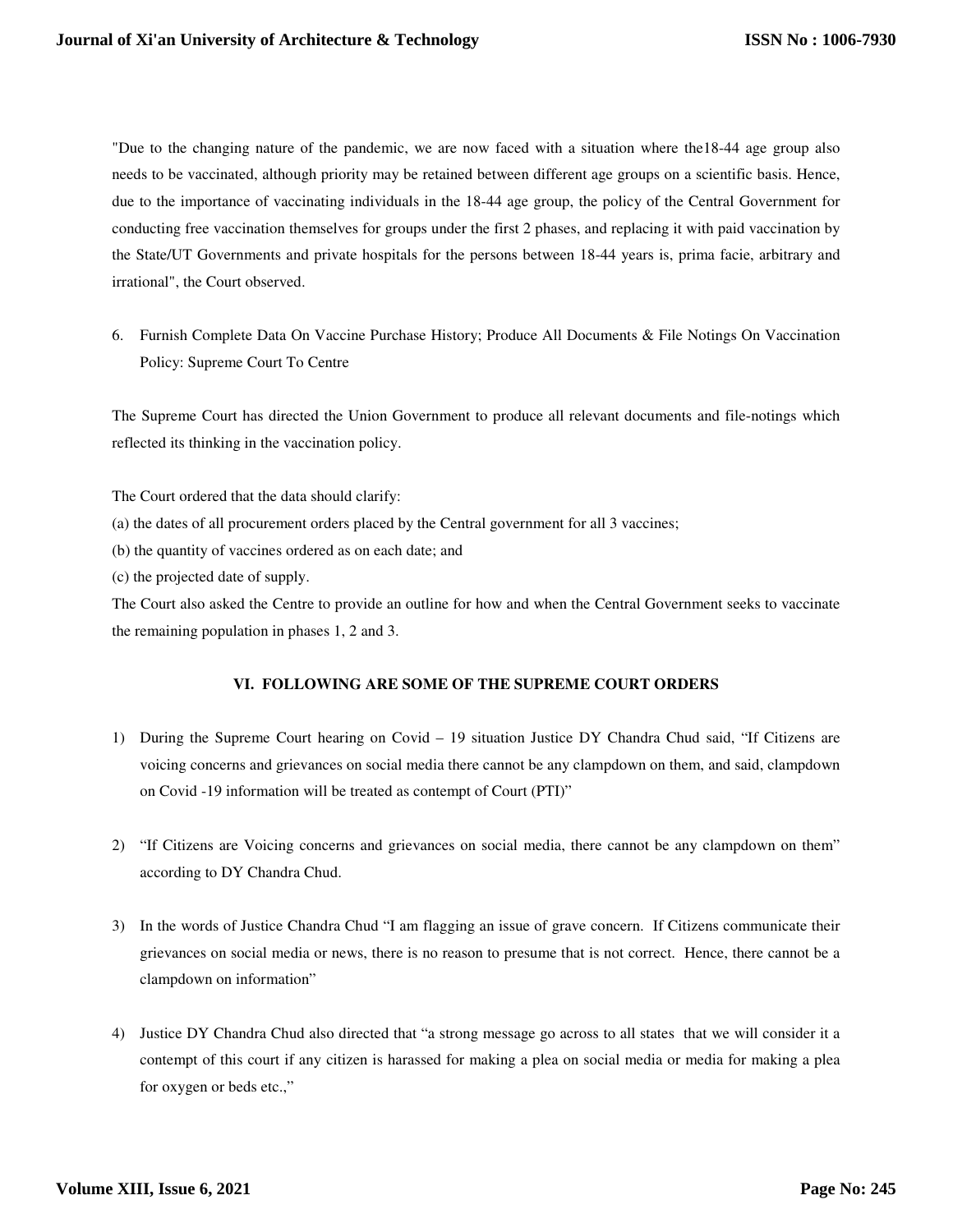The Court also suggested that the "*Healthcare Sector*" has come to a breaking point and Retired doctors or officials could be reemployed to help the country battle the second wave of Covid – 19 that has been claiming over three thousand lives on a daily basis.

#### **Role of Private Healthcare during Pandemic / Disaster**:

- 1) There are instances of overcharging (exuberant chargers) private healthcare providers in this Covid -19 Pandemic raises a question whether the Government can depend on Private Healthcare for public Health.
- 2) Normally the present system of Global Healthcare is major participation by the private houses as such how the Government can balance public and private health
- 3) Weak regulations and poor organization, is incapable for mounting a strong and coordinated response to pandemics / disasters.
- 4) The limited regulatory ability of the Governments will make them compromise during Disasters / Pandemics.
- 5) Many small hospitals healthcare facilities other than multi and super specialty facilities are also unsuitable for meeting disaster / pandemic related healthcare needs.
- 6) Punitive action against non complaint requisitioned healthcare facilities becomes tricklish problem during Disaster / Pandemic because there is dearth of health services.
- 7) The tendency of private healthcare facilities is to prefer lucrative and high end cold cases, especially under insurance as such they are generally averse to infectious diseases and critical cases with unpredictable profiles.

Due to the above cited limitation of the Governments, the Government should provide strong public sector capacities for dealing with disaster / pandemic situations

2) The present disaster Management Act does require states and Healthcare facilities to have emergency plans, healthcare preparedness is a matter of policy and therefore gaps are pervasive

3) There is a strong case to introduce a legal mandate for strengthening public sector capacities via Disaster / Pandemic Legislation.

4) It is necessary to integrate the Disaster Management with Primary Healthcare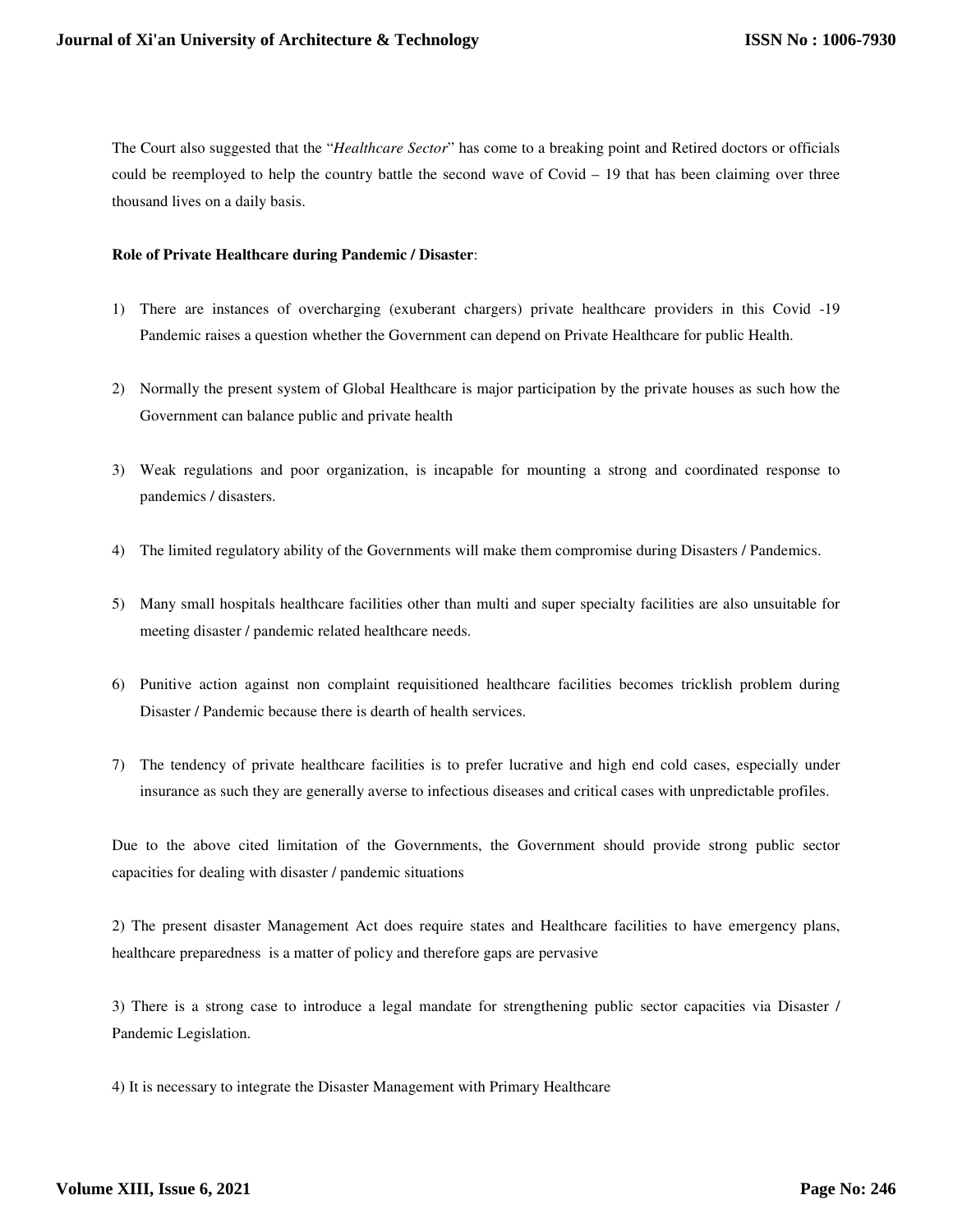5) The Government should act in, multi-sectoral action, community engagement, disease survivallance and essential healthcare provision that are Central to Disaster / Pandemic Management.

6) As one researcher mentioned, "*robust public healthcare system is indispensable for the Disaster preparedness which could be achieved through making the primary healthcare Central to the Disaster Management.*"

# VII. CONCLUSION:

The present remedy of overcoming this pandemic situation is to vaccinate the entire public 125 Crores Approx., as the Government of India information only 20 Crores of people are vaccinated. The present production by the two companies will take nearly one year from now to complete the entire population of entire 125 Crores. In this regard the Supreme Court made some serious remarks regarding vaccination policy of the Central Government, huge price structure variation for Central Government and State Government and Private Sector budget allocation of 35000 Crores for procuring / producing vaccines and Governments clampdown on citizens voice of concerns and grievances in social media regarding failure of pandemic situation by the Government. The Supreme Court Bench Consisting of DY Chandra Chud, Justice L. Nageswara Rao and Justice Ravindra Bhatt gone on record asking the Government the policy the time frame on vaccination of the entire population. Though the Government allowed State Governments and Union Territories to import vaccine but the other vaccine producing countries went on record saying that they can deal with the Central Governments. Hence, since the time is running fast the Central Government should have a policy framed regarding doses of vaccination required, how to dispatch and such other formalities so that before the pandemic  $3<sup>rd</sup>$  wave the entire population should be vaccinated.